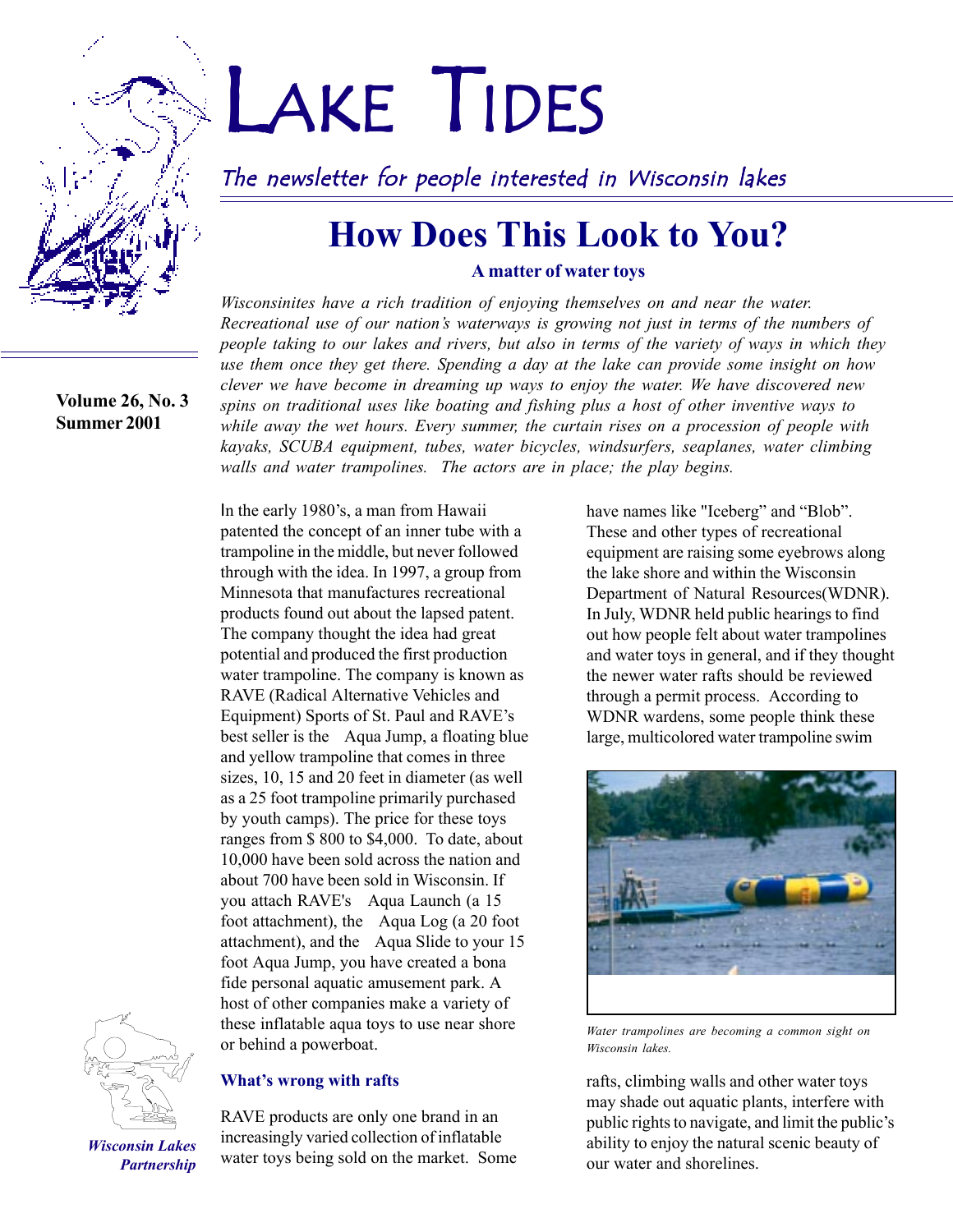Summer youth camp directors and other water toy aficionados think otherwise. They believe large swim rafts and water trampolines are harmless, bring folks together, provide safe fun and let people of all ages enjoy public water. These individuals think the rafts should be allowed without restriction. According to Norm Mears, CEO of RAVE, expert consultants hired by RAVE found "little or no impact for their water trampolines in shading out aquatic plants and less hazard to navigation than a conventional barrel and wood swim raft". Mears noted that "PVC water toys also pose less of an environmental or navigation hazard than old barrels and green treated lumber."

*We often hear that "beauty is in the eye of the beholder". The truth of that statement appears to be at issue here.*



*An "Iceberg"...in Wisconsin?!*

#### **At the heart of the matter**

The lakeshore is a unique place where private lands and public waters meet. Our waters are often the first place where the social debate over rights and privileges take place...

The Wisconsin Constitution protects the public's right to use navigable waters for a number of uses incidental to navigation, including sailing, rowing, canoeing, bathing, fishing, hunting, skating, swimming and the viewing of natural scenic beauty.

At the public hearings, many felt that the heart of this matter was the water toys' impact on natural scenic beauty. We often hear that "beauty is in the eye of the beholder" and that appears to be the issue here. The DNR is not regulating color, but the colors of the inflatable water toys likely generate the most complaints. Department staff point out that they are "not concerned with color, only with the size of swim rafts and the privatization of our public waters".

Clearly, there are some very tough questions here that need to be addressed. We will need to come up with the answers that may well determine the future use and look of our lakes. Are we on a "slippery slope" leading to "Wally World" shores and lakes ringed with garish, huge, inflatable toys? How big can "water toys" be? Should government be regulating the size of aqua equipment on our lakes? If we allow ice fishing shanties of any color and boats of almost any size on our lakes, how can we discriminate between water toys? Should youth camps be limited in the use of equipment that kids love or should they be required to pay for a permit? If we don't get in front of this trend now with some rules, will we regret it ten years from now?

#### **Background on swim raft regulations**

Presently, swim rafts are defined in s. 30.01(6e) Wis. Stats., as floating platforms designed to be used for swimming, diving and related activities. Both the standard wooden swim rafts and the new updated version, water trampolines, meet this definition.

Section 30.13(1m) exempts riparian property owners from obtaining a WDNR permit for placement of a swim raft provided the swim raft meets the following conditions under state law:

- The swim raft does not interfere with public rights of navigation;
- The swim raft does not interfere with rights of other riparian proprietors; and
- The swim raft is placed within 200 feet of shore.

Two decades ago, a typical swim raft was about 10 ft x 10 ft and at the time, this seemed to be a reasonable use of public water by a riparian property owner. Since the late 1980s, WDNR staff have used this dimension (10 ft x 10 ft) as an unofficial threshold after which point anything larger would be required to apply for a permit. Riparian property owners have applied for permits for these types of swim rafts and the permit is issued if WDNR field biologists determine that public rights will not be harmed.

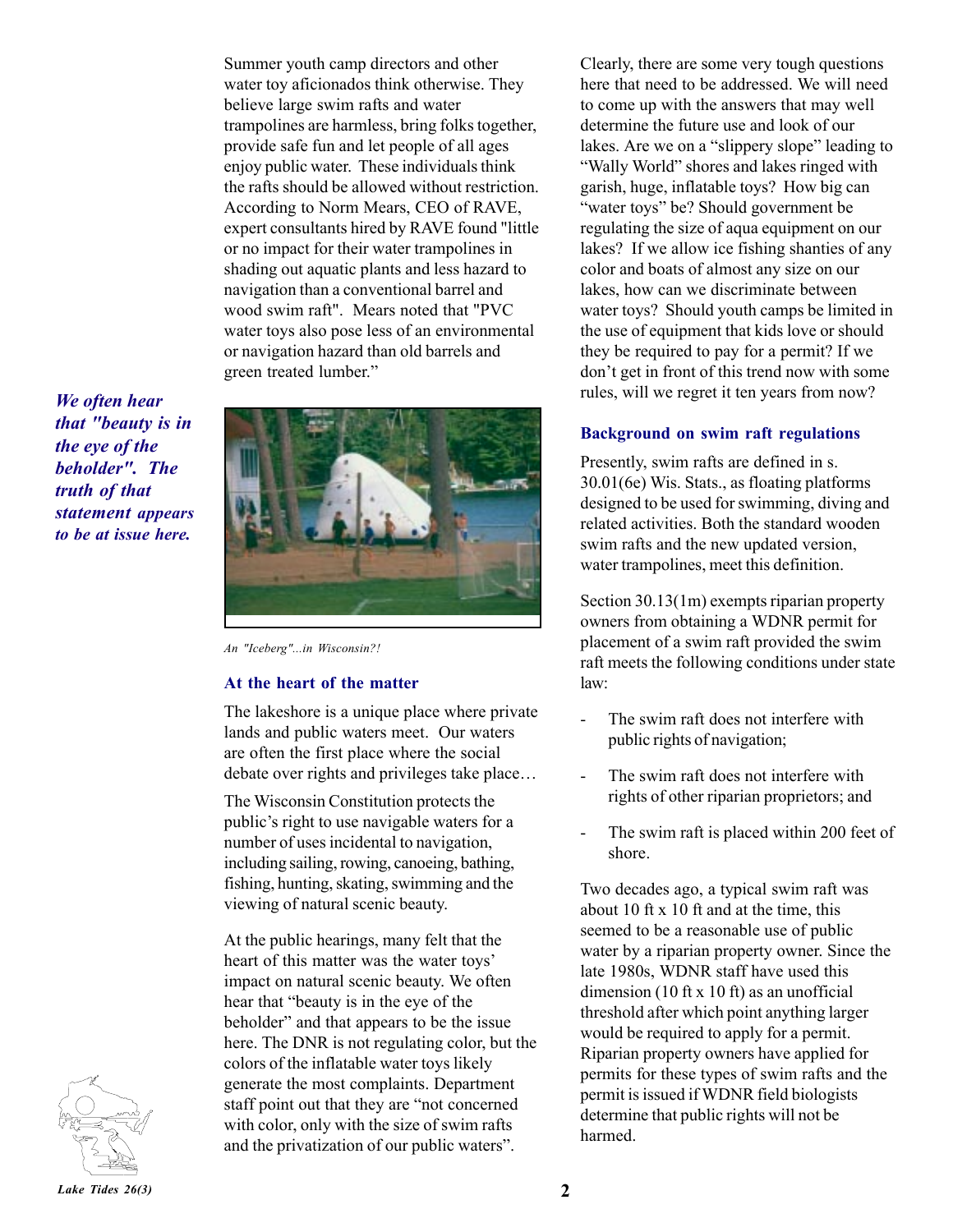#### **Proposed swim raft regulations**

According to WDNR, small and moderate sized swim rafts have caused few navigational or environmental problems. Historically, there have been only a few legal actions against swim rafts in the state. As swim rafts and water trampolines increase in size and prominence, however, they may have a greater potential to affect public rights. At this time, there is little or no research to support the claims, but some believe that the rafts may interfere with public fishing and boating rights, shade out and damage aquatic habitat necessary to support fish and wildlife, and degrade natural scenic beauty. The rule development process is an attempt to set a standard for the maximum size of swim rafts or similar devices. Once this size is reached, a review process would be triggered to assess the potential effect on public rights.

The proposed rules would require swim rafts, water trampolines or similar products larger than 100 square feet to obtain a permit from WDNR. The proposal would also restrict swim rafts to a maximum height of 36 inches above water level. Spokespeople for WDNR see the rule making process as "the DNR' s way of trying to keep up with the changing uses of our lakes."

#### **What is involved in a swim raft permit?**

Swim rafts, like piers, are approved as structures anchored to the bed of public waterways. In addition to submitting a permit application to WDNR, state law requires the publication of a public notice in a local newspaper and a \$300 permit fee. Once WDNR has received a completed permit application, biologists and conservation wardens will review the permit application for possible conflicts with public rights. Permit reviews may take up to 30 days, not including a 30 day public notice requirement.

Although more streamlined and less expensive permits have been suggested, the current review process is reported to be relatively cumbersome. Those in favor of inflatable water toys feel that permits and public hearings will effectively ban their use because of the expense and time that it takes to process an application.



*Water toys are popular at youth camps.*

The WDNR is not proposing to ban swim rafts, but is interested in a common sense approach that recognizes that at some point, large swim rafts or water trampolines have a significant potential to be detrimental to public rights in navigable waters and should be required to obtain permits.

In Wisconsin, there is a growing concern with the quality of the recreational experience. Some folks believe that only when all parties come together can a solution be developed. Working towards limiting frustration while recreating on the water is a worthwhile goal. A pleasant lake is one where people grow in an understanding and respect for each other's manner of enjoying the water. We would love to hear your comments on aqua toys.

*Please send your comments to Robert Korth at bkorth@uwsp.edu or the College of Natural Resources, UW-Stevens Point, 1900 Franklin St., Stevens Point, WI 54481*

*We extend our thanks to Norm Mears of RAVE and WDNR staff for assistance with this article.*

*NOTE: The public comment period on the WDNR proposed rule has been extended through September 15th. For more information, you can visit the WDNR swim raft web page at http://www.dnr.state.wi.us/ org/water/fhp/waterway/swimming.htm or request an informational handout from Dan Helsel, P.O. Box 7921, Madison, WI 53707 (helsed@dnr.state.wi.us).*

*Swim rafts, like piers, are approved as structures anchored to the bed of public waterways.*

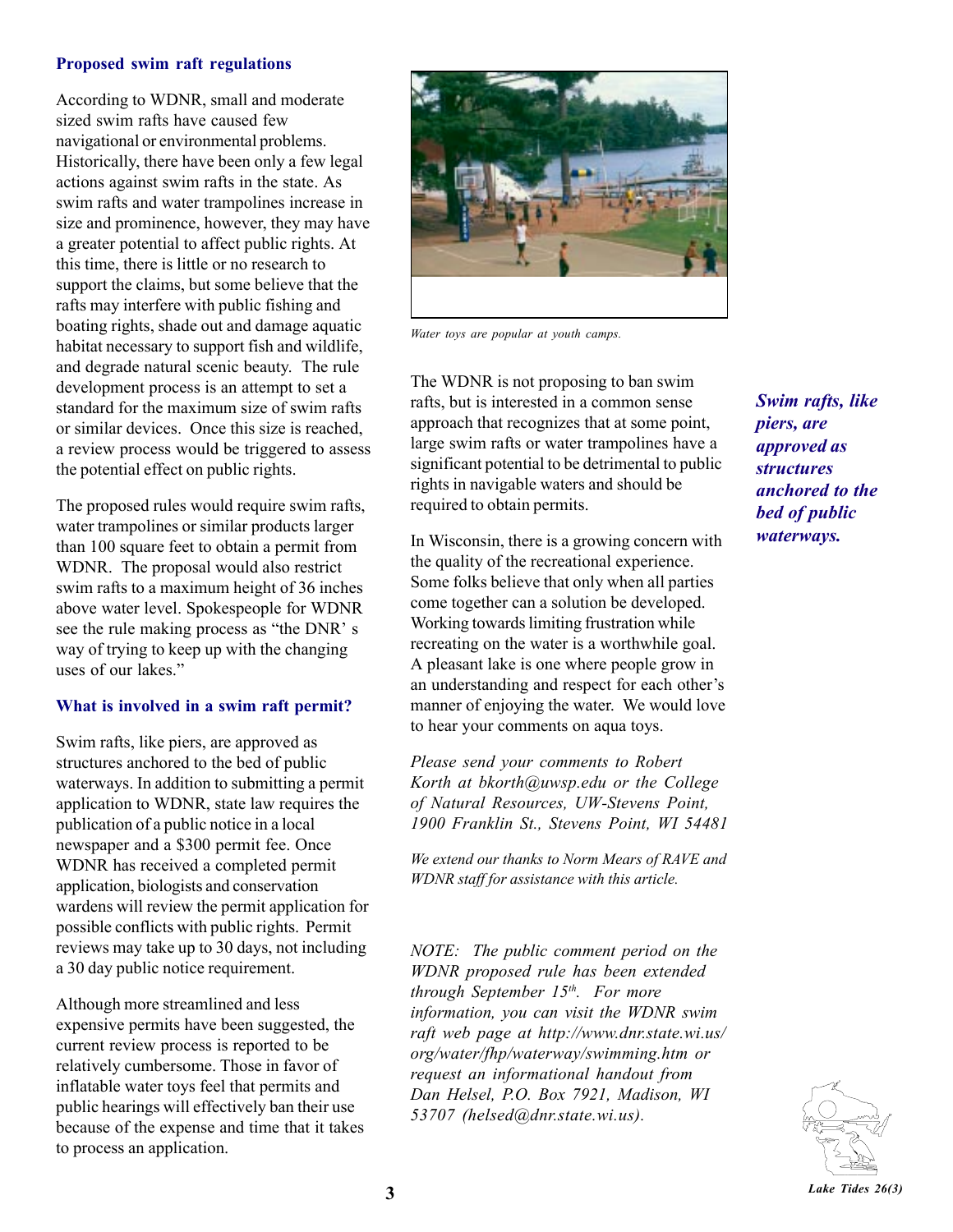## *The Metamorphosis of a No-Mow Shoreline*

*Turtlehead, various asters, and the marsh milkweek that I had introduced near the shoreline all bloomed, to my delight.*

We purchased our lake property in 1984. The previous owners had meticulously mowed the hill on the lakeside, probably from the time they built the home in 1967 until we bought it 17 years later. This was before NR 115, as the home is only 45 feet from the shoreline and, therefore, nonconforming. My husband was a confirmed grass mower, and it was only with a great deal of cajoling that I succeeded in persuading him to leave a 6 foot strip of undisturbed vegetation along the water's edge. Two alders grew and provided perching area for song sparrows and an

been waging a battle against reed canary grass for several years. In 2000, however, a pair of song sparrows chose to nest in a clump of it right next to the water's edge. They successfully raised four young. The reed canary grass had been there for many years, so I conclude that more than six feet of vegetation is necessary for the privacy that these birds require.

An adult Great Blue Heron visited our pier almost daily for several weeks. One day it was accompanied by a juvenile, one of its

occasional kingfisher. I also planted a seedling balsam and three tiny spruce along the shoreline. They're all about 3-4 feet tall now.

After attending the Vilas County Shoreline Zoning Ordinance meetings and numerous workshops encouraging natural lakeshores, I became convinced that we should stop mowing altogether on the lakeside. Besides, the annual battle with the dandelions was getting to be a chore. John very reluctantly relented, and 2000 was our first no-mow year.

What ensued was amazing. No more dandelions! The tall grass denied them sunshine, and they gave up. The orange milkweed seeds from the plants near the house took root in the lawn area, as did the gloriosa daises, the wild lupines, and the rudbeckia. Turtlehead, various asters, and the marsh milkweed that I had introduced near the shoreline all bloomed, to my delight. The marsh milkweed attracted a Monarch butterfly, which laid a few eggs, one of which survived metamorphosis to become a butterfly. Realizing how it can crowd out native sedges and grasses, I had

offspring, perhaps? We'd never seen one visit our pier in the previous 15 years. I also heard a frog calling, a welcome sound which we hadn't heard for a while. I'm hoping that the heron returns to our pier, but that it refrains from stalking our frog.

Other wildlife also responded to the vegetation. A clump of blue spiderwort, which I had planted near the pier, thrived and was budding and ready to bloom when I visited it one morning, only to find it chewed to the ground. The prime suspect is the muskrat, which we have observed swimming past and which chews on the sedges at the waterline. Rabbits, too, find the long grass inviting, but the chicken wire discourages them, and is easily hidden in the tall grass.

We wanted to attract wildlife, and we did. They were here first ... we're just the temporary stewards. An added benefit is that we don't have to push, listen to, or smell that  $\#@$ <sup>\*</sup>! lawn mower anymore.

*Story contributed by June Schmall, Vilas County Illustration by Chris Whalen*

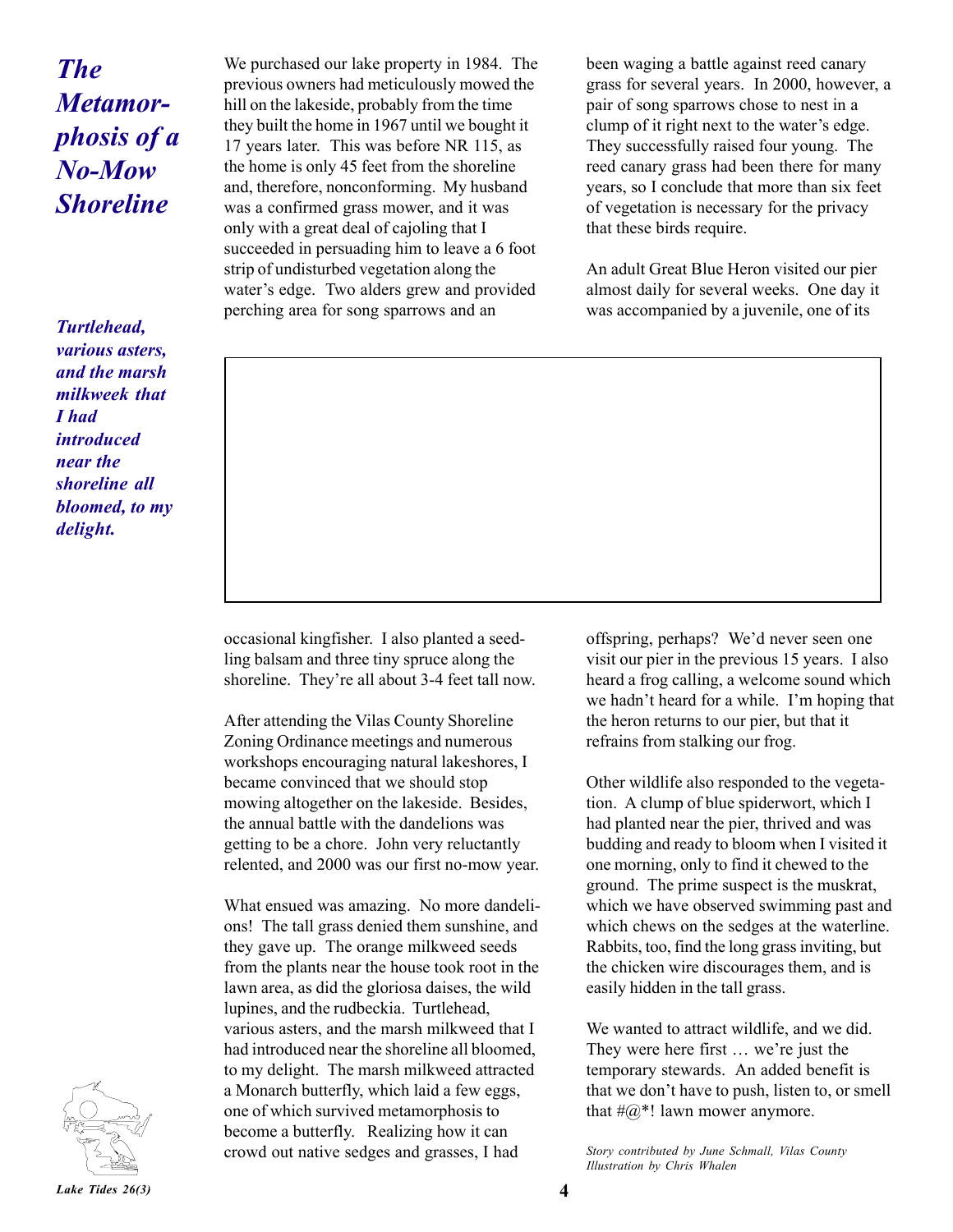### **Plant Profile: Common Bladderwort (Utricularia vulgaris)**

The Common bladderwort is native to Wisconsin and is quite widespread throughout the state. The bladderwort has floating stems that can reach 2-3 meters in length. Along the stem are leaf-like branches that are finely divided. The divisions are filament-like, have no midrib, and fork 3-7 times. Scattered on these branches are the bladders that trap prey. These are lightning fast traps that capture unsuspecting prey and devour them. Prey range in size from one-celled protozoans to creatures the size of mosquito larvae. Young bladders are transparent and green tinted, but they become dark brown to black as they age. The branches also have fine spines (spicules) scattered along their margins.

Yellow, two-lipped flowers are produced on stalks that protrude above the water surface. There may be 4-20 flowers per stalk. The upper lip of the flower creates an awning over the saclike pouch and sickle-shaped spur of the lower lip. The plant is branched in several directions at the base of the flower stalk. This creates a stable base that keeps the top-heavy flower stalk from capsizing.

Although the pitcher plants and sundews of bogs are the better-known carnivorous plants, the aquatic bladderworts are more widespread. They can be found in lakes, ponds, bog pools and even in the standing water of roadside ditches. Common bladderwort is free-floating and can be found in water ranging from a few inches to several meters deep. It is most successful in still water where the traps can function properly and the finely divided stems are not torn by wave action.

The Common bladderwort overwinters primarily by stem fragments and winter buds. As the plants sink to the sediment and decay during the winter, winter buds become detached. In the spring these buds develop air spaces and float to the surface where new growth begins. Flower stalks develop early in the season, and flowers may bloom progressively over a number of weeks. The

fruit is a several-seeded capsule. Later in the growing season, new winter buds are formed on the ends of branches.



*Prey brush against the trigger hairs, breaking the tension on the door seal and the prey is swept into the trap with a rush of water.*

*Drawing by Carol Watkins*

*The bladder entrance is surrounded by antennae-like projections and trigger hairs. The antennae are thought to guide prey toward the trap door where they are attracted by sugary mucilage secreted by glands at the trap entrance. Prey brush against the trigger hairs, breaking the tension on the door seal and the prey is swept into the trap with a rush of water. The water is gradually withdrawn over 20 minutes, resetting the trap.*

The trailing stems of common bladderwort provide food and cover for fish. Because they are free-floating, they can grow in areas with very loosely consolidated sediment. This provides needed fish habitat in areas that are not readily colonized by rooted plants.

Adapted from *Through the Looking Glass, A Field Guide to Aquatic Plants.*

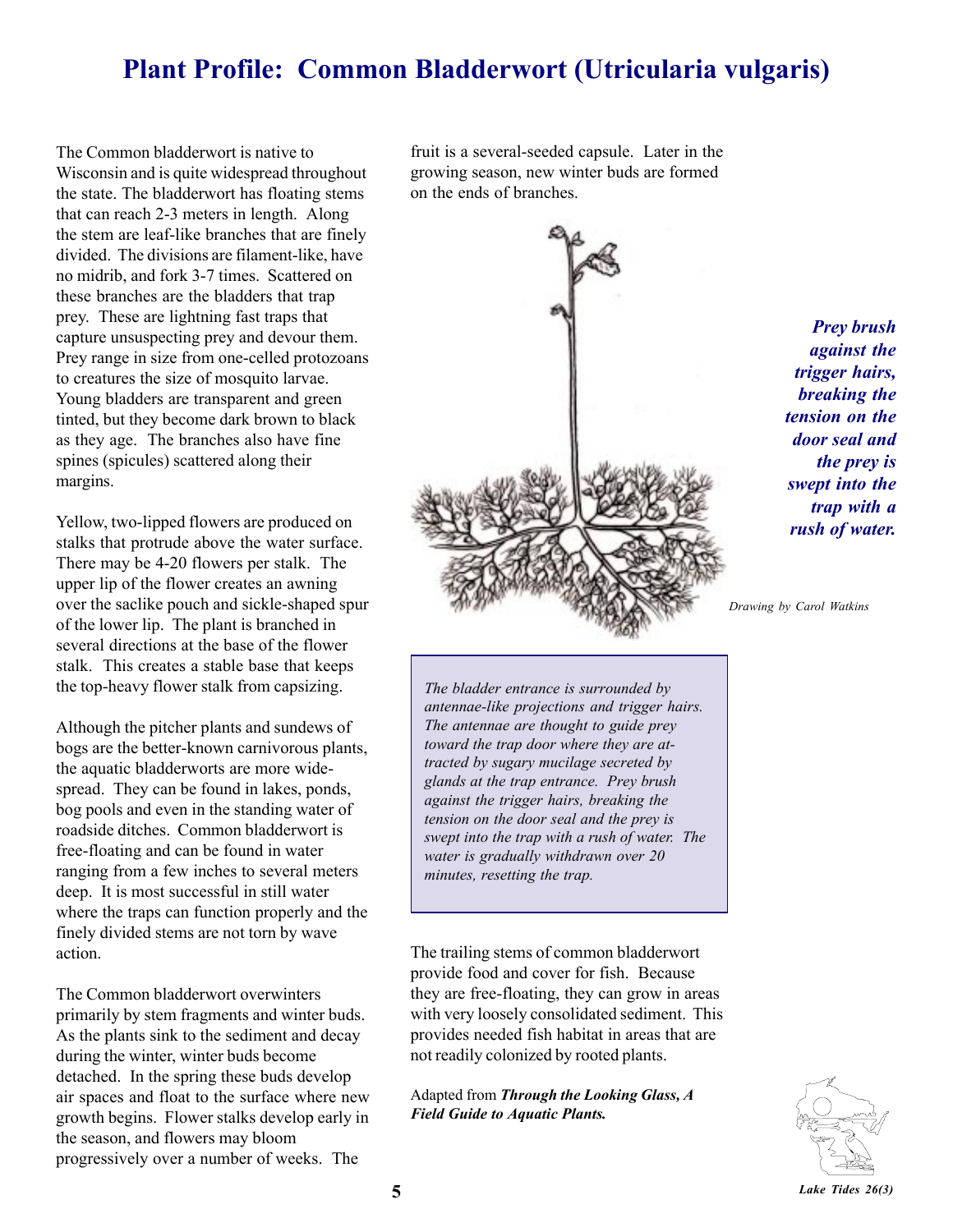## *Lyme Disease Ticks Me Off - Part II*

*Patients treated in the early stages with antibiotics usually recover rapidly and completely.*



*(Part I of this article can be found in the Spring issue of Lake Tides or online at http://www.uwsp.edu/cnr/ uwexlakes/laketides/vol26-2/index.htm)*

#### **Treatment**

Diagnosis of Lyme disease should take into account the following factors:

- History of possible exposure to ticks, especially in areas where Lyme disease is known to occur.
- Symptoms and signs (see part I of this article).
- The results of blood tests used to determine whether the patient has antibodies to Lyme disease bacteria.

These tests are most useful in later stages of the illness, but even then they may give inaccurate results. Laboratory tests for Lyme disease have not yet been standardized nationally.

Lyme disease is treated with antibiotics under the supervision of a physician. Several antibiotics are effective. Antibiotics usually are given by mouth but may be given intravenously in more severe cases. Patients treated in the early stages with antibiotics usually recover rapidly and completely. Most patients who are treated in later stages of the disease also respond well to antibiotics. In a few patients who are treated for Lyme disease, symptoms of persisting infection may continue or recur, making additional antibiotic treatment necessary. Varying degrees of permanent damage to joints or the nervous system can develop in patients with late

chronic Lyme disease. Typically these are patients in whom Lyme disease was unrecognized in the early stages or for whom the initial treatment was unsuccessful.

#### **How to Minimize Tick Encounters:**

- Removing leaf litter and clearing brush and tall grass on paths, near houses, and at the edges of gardens may reduce the numbers of ticks that transmit Lyme disease.
- A relationship has been observed between the abundance of deer and the abundance of deer ticks in the eastern United States. Removing plants that attract deer may discourage deer from coming near homes.
- Applying acaricides (chemicals that are toxic to ticks) to gardens, lawns, and the edge of woodlands near homes is being done in some areas, but questions remain regarding its effectiveness and environmental safety. Application to residential properties should be supervised by a licensed professional pest control expert.

After being outdoors, remove clothing and wash and dry it at a high temperature; inspect the body carefully and take removed ticks to the local health department for identification.

*We would like to thank the Wisconsin Department of Public Health and the Center for Disease Control, National Center for Infectious Diseases, Division of Vector-Borne Infectious Diseases (Atlanta, Georgia) for information and assistance with this article.*

#### **Avoiding Tick Bites**

The chances of being bitten by a tick can be decreased with a few precautions:

- ï Avoid tick-infested areas, especially in May, June, and July (many local health departments and park or extension services have information on the local distribution of ticks).
- Wear light-colored clothing so that ticks can be spotted more easily.
- Tuck pant legs into socks or boots and shirt into pants.
- ï Wear clothing with a tight weave and tape the area where pants and socks meet so that ticks cannot crawl under clothing.
- Spray insect repellent containing DEET on clothes and on exposed skin other than the face, or treat clothes (especially pants, socks, and shoes) with permethrin, a compound which kills ticks on contact.
- Wear a hat and a long-sleeved shirt for added protection.
- Walk in the center of trails to avoid overhanging grass and brush.
- ï When working in tick habitat on a regular basis, do not wear work clothing into your home. This will reduce the chances of bringing ticks home and exposing family members.

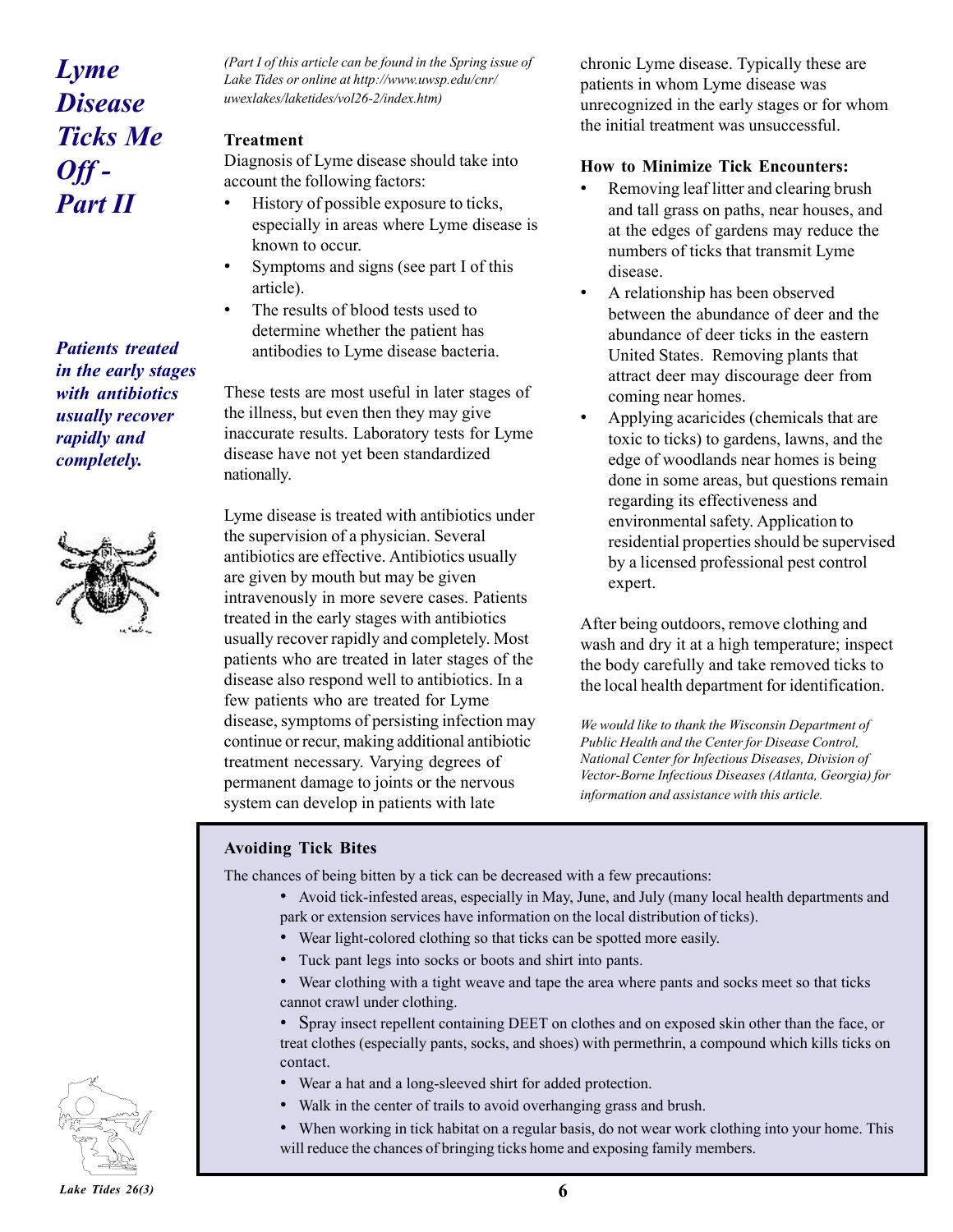## **The Big Bang Theory The growth of lake organizations**

The strong level of citizen involvement in the management of Wisconsin's lakes has given the Badger State a huge "bang" for its small investment "buck". Volunteers have poured hundreds of thousands of private hours and dollars into preserving our public lakes. We believe this energy continues to grow every year.

Growth in lake organizations is one indicator of the level of public interest in lake protection. Our staff compared the 1991 Lake List (the state directory of lake organizations) with the 2001 version to assess the rate of growth in lake organizations across Wisconsin. Lake organizations increased by 187 or 35% between 1991 and 2001.

The state has 15,081 lakes, but only about 3,620 of those are larger than 20 acres (normally considered large enough to have a sufficient number of folks owning property to justify a lake organization). According to the Lake List, we have 717 lake

organizations. This is probably the largest number in any state. We can celebrate our accomplishments, but we still have work to do. There are more than 2,900 lakes in Wisconsin that are over 20 acres in size; many could have an organized group looking out for its well- being. This leaves 11,461

small lakes (less than 20 acres) that may need a helping hand. Check out the map and see



*Lake organizations increased by 187 or 35% between 1991 and 2001.*

how the number of lake organizations has changed in your county.

*For more details go to The Lake List at http:// www.uwsp.edu/cnr/uwexlakes/lakelist/ default.asp. For more information about The Lake List contact Sveindis Meyer at 715/346- 2116.*

#### **Check out these websites:**

Learn about lakes at Water on the Web - http://www.nrri.umn.edu/wow/index.html Facts about pesticides - http://www.efn.org/~ncap/factsheets.html Great Lakes Aquatic Habitat Network and Fund—http://www.glhabitat.org Shoreland Restoration Home Page—http://www.uwex.edu/ces/shoreland Northern Shoreways—http://www.northernshoreways.com Wisconsin Lake Book—http://www.dnr.state.wi.us/org/water/fhp/lakes/wilkbook.htm EPA site for water quality ordinances—http://www.epa.gov/owow/nps/ordinance/ The Biodiversity Project—http://www.biodiversityproject.org/

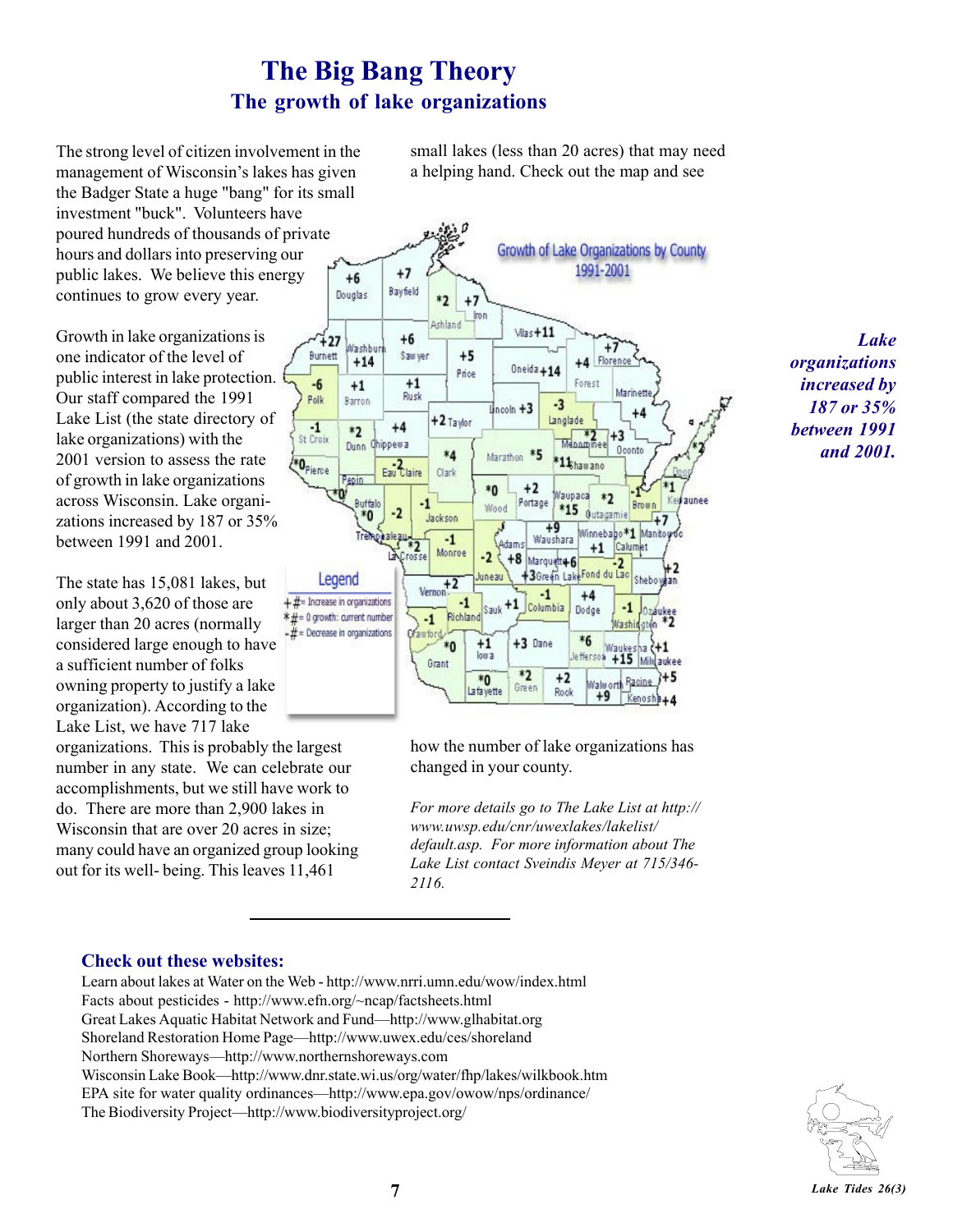#### What do Wisconsin's lakes look like in the summer? *It depends on where you live.*

*Since its inception in 1986, Wisconsinís Self-Help Lake Monitoring program has grown considerably, both in terms of the numbers of participating volunteers and the quantity of data collected. The Self-Help Lake Monitoring Database, which will make its debut on the Internet by fall, now contains over 63,000 water clarity readings, over 13,000 total phosphorus and chlorophyll readings, and countless temperature and dissolved oxygen profiles!*

So, what does all of this data say? One way to look at the data is to compare summer water clarity geographically. Water clarity is measured by Self-Help volunteers using a Secchi disk (an 8-inch diameter black and white disk). Water clarity gives us an indication of the overall health of a lake, particularly the amount of algae and sediment present.

Wisconsin is divided into five georegions based on the geology, soils and dominant vegetation. Here is how the data looks overall, using Self-Help data collected during the summer months between 1986 and 2000.

**Northwest Georegion:** Most lakes found in the northwest georegion are relatively small natural lakes, and many are "stained" brown with organic matter. The summer water clarity average in this region is 9.0 feet but varies greatly from lake to lake, with a range of 0.9 feet on Rice Lake in Polk County to 25 feet on Whitefish Lake, Douglas County.

**Southwest Georegion:** Many large shallow lakes and impoundments are found in the southwest georegion, the driftless area. Southwestern lakes tend to have low water clarity, with a summer average of 4.4 feet. The least clear lake is Douglas Pond in

Jackson County at 0.3 feet and the clearest is Devils Lake in Sauk County with a summer average of 24 feet.

**Northeast Georegion:** Lakes in this georegion tend to be deeper than other georegions and have a summer water clarity average of 11.8 feet. Lake Lucerne in Forest County is the clearest at 26 feet, and small and shallow Setting Lake in Langlade County has the lowest average, 1.5 feet.



#### **Central**

**Georegion:** In the Central Georegion, most lakes are small with high water clarity, averaging 11.8 feet in the summer. The least clear lake is Silver Lake, Waupaca County, with a summer secchi average of 1.4 feet, and the clearest is Pine Lake in Marquette County at 22 feet.

**Southeast Georegion:** This georegion has more large lakes than any other georegion and many shallow lakes. Southeastern lakes tend to have relatively low water clarity, with an average summer secchi reading of 8.1 feet. Sinissippi Lake in Dodge County, which is very large and shallow (2855 acres with an 8 foot maximum depth), has a summer water clarity average of only 0.6 feet. Amy Bell Lake in Washington County, on the other hand has a summer average of 19 feet.

Looking at our data geographically is very interesting, but it is merely the tip of the iceberg as far as what we can do. With over 15 years of data on many lakes in the program, the value of the data collected by volunteers in this state grows exponentially every year. We are very fortunate to have such a large number of dedicated volunteers gathering so much valuable data.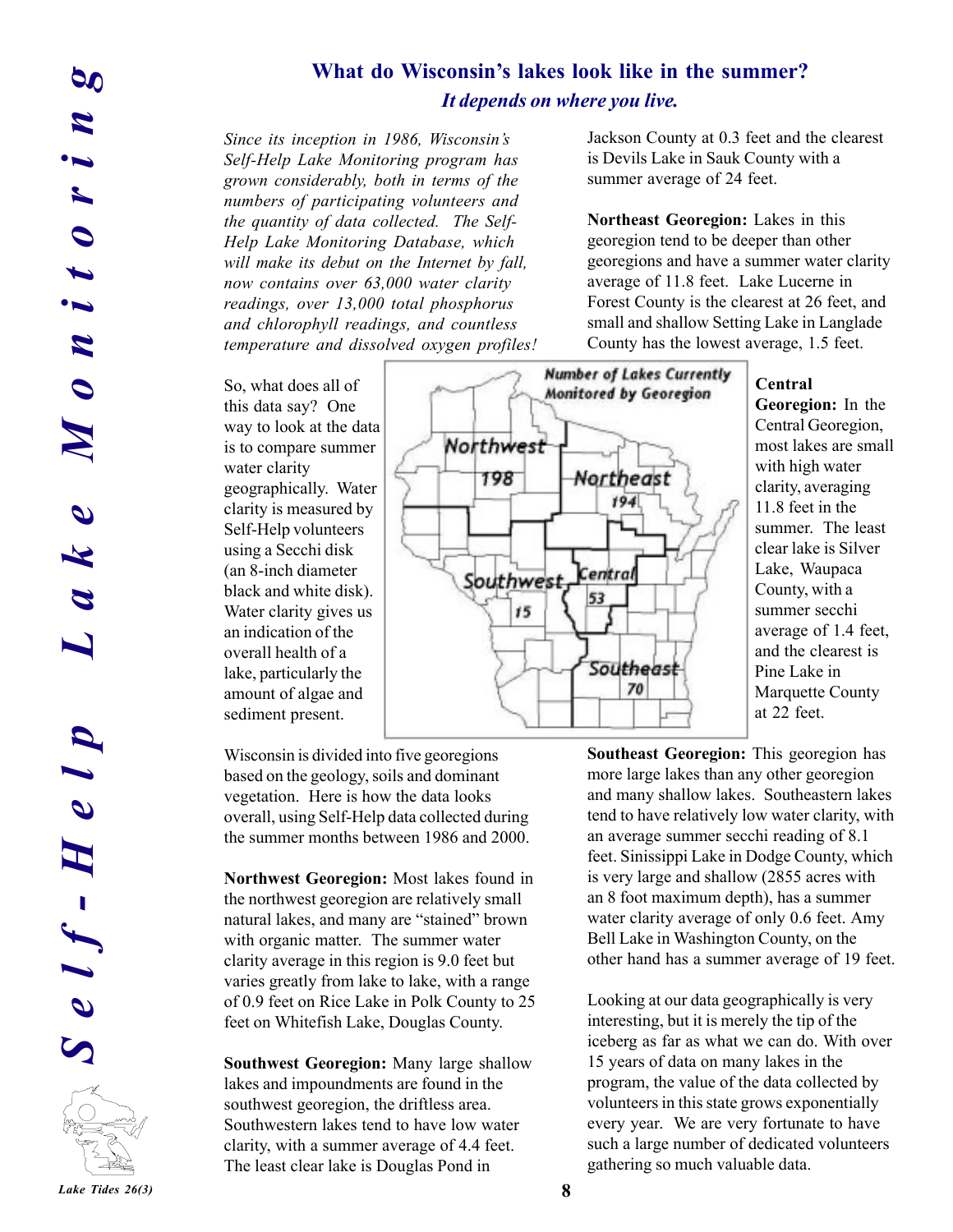#### **Adopt-A-Lake On the Road Again...**

Summer, what a wonderful time to spend near Wisconsin lakes. The lakes are teeming with life, both plant and animal. The AAL program is once again on the road to help youth and adults learn how to become active stewards of Wisconsin lakes.

First stop, Vilas County Annual Lakes meeting. **Mary Platner**, president of the association, requested that Adopt-A-Lake attend this meeting in an effort to encourage adults and youth to begin a lake project. With over 1,300 lakes in the county, there is great opportunity to start several Adopt-A-Lake projects. **North and South Twin Lake** accepted the challenge and they have already recruited a school and an interested teacher; they are planning a "Meet the Lake Day" in the fall!

Second stop, summer school program at **Lac du Flambeau Elementary School**. Over the past three summers, instructor **Nancy Sakally** has been working with elementary students in her classroom. Each year, Adopt-A-Lake helps the students observe and study the "water" bugs" that live in a healthy northern lake. Her class is now ready to start exploring the lakes within the Lac du Flambeau Indian Reservation. With the help of **Brian Gauthier**, UW-Extension agent, the school and students will begin to experience the rich abundance of life in Wisconsin lakes!

Back into the car and across the state to **Washburn County Lake Fair**. **John Haack**, UW-Extension Basin Educator for St. Croix Basin, and **Beverly Stencel**, UW-Extension Community Natural Resource Agent, coordinated a lake fair at Hunt Hill Nature Center. Residents were able to identify aquatic plants, snorkel above aquatic plant beds, and ride a pontoon boat while testing the water's chemistry.

The Pontoon Classroom is based on an idea originating from Fox Lake's planning grant in 1994. **Mary Danoski**, WAL Board Member and retired educator, designed the Pontoon Classroom to help students understand lake ecosystems and develop a stewardship

project beneficial to the entire community. Pontoon classrooms present an excellent opportunity for all age groups to learn more about lakes. The classroom incorporates hands on experience and facilitates a better understanding of the key components of a healthy lake system.

Which aquatic plants are native and which are exotics? **Pine Lake, Waushara County**, identified Eurasian Water Milfoil near their boat landing in 1999. In order to develop an



effective management program, Pine Lake received a lake-planning grant to conduct surveys, assess water quality and evaluate the overall health of the lake ecosystem. Pine Lake Association members, **Jack and Judy Kusch**, **Mary Gansburg**, Southeast Region DNR, **Jeff Stelzer**, student researcher UW-Stevens Point Environmental Task Force Program, and Adopt-a-Lake collected, identified and prepared a permanent display of aquatic plants for the association. Eleven native species and Eurasian Water Milfoil were identified in the 143-acre lake. Plant diversity is key to maintaining a healthy lake ecosystem. Good luck to Pine Lake as it shapes a management program!

Lake meetings, school programs, floating classrooms, and lake fairs are only the beginning of the many programs that are available to Wisconsin residents. *Call Laura Felda, AAL Coordinator, at 715/346-3366 to bring lake education into your community.*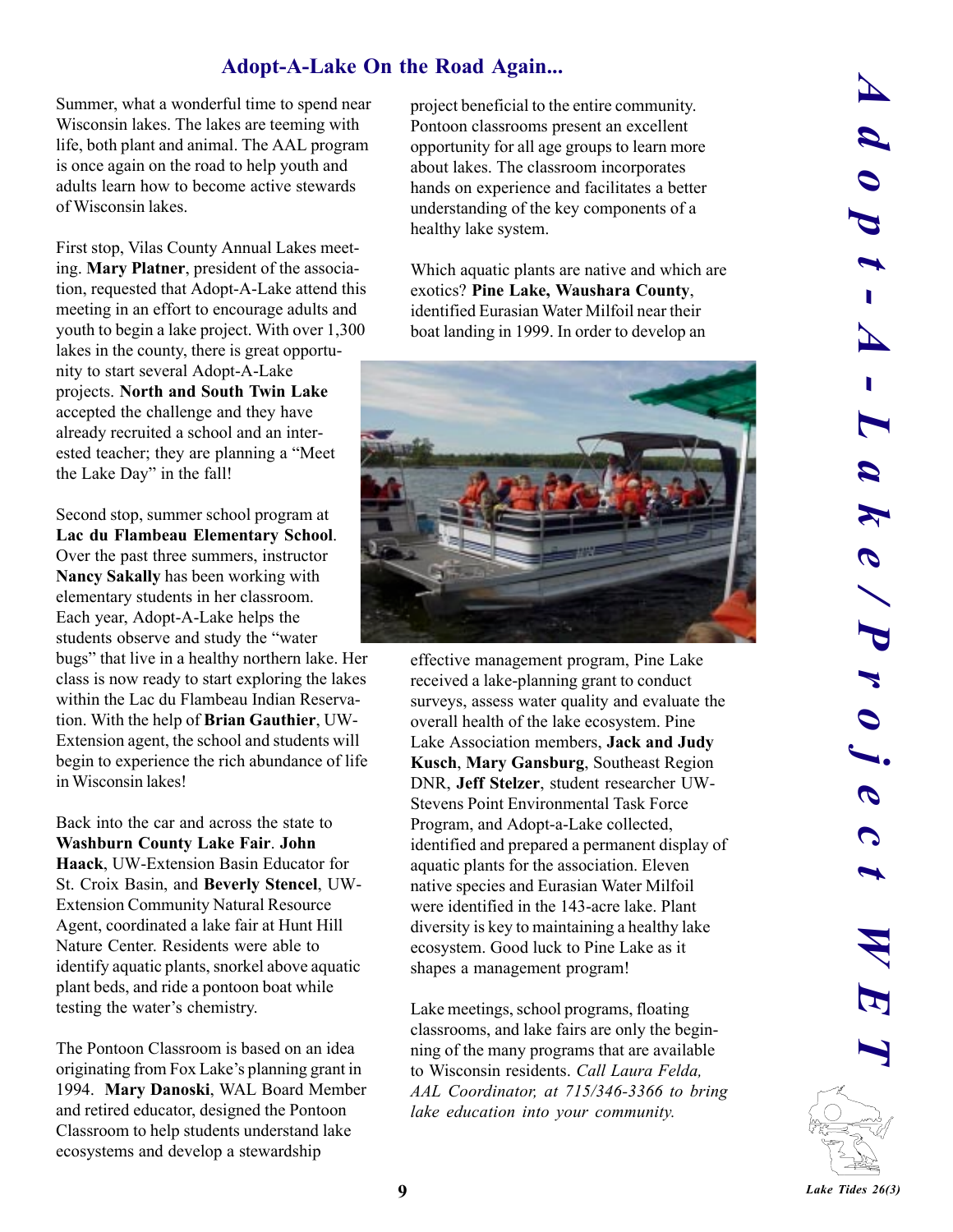#### **What's up with WET?**

Several Kewaunee community members took part in a Project WET workshop in July. The workshop was organized by Pat Robinson, UWEX Basin Educator for the Lake Shore Basin. Pat had a vision for a water education workshop that would draw participation from many areas of youth instruction. Ultimately, workshop attendees consisted of elementary

The highlight of the Kewaunee Project WET workshop was a trip to East Alaska Lake to net macroinvertebrates and observe them under a microscope. It was a new experience to most of the participants, many of whom thought a dragonfly nymph must have been the inspiration for the monster in the movie, *Alien*!

*It was a new experience to most of the participants, many of whom thought a dragonfly nymph must have been the inspiration for the monster in the movie, Alien!*

and high school teachers, agency personnel, and scout leaders. Participants took part in activities that they can use in classrooms and workshops. "The Incredible Journey" turned individuals into water molecules



*Workshop participants get WET*

traveling around the water cycle. In "Sum of the Parts", participants imagined what they would build if they had \$1,000,000 and a parcel of riverfront property. The wished-for projects were captured in drawings and the river sections were later put together to see how neighbors downstream would be affected by the proposed activities.

An elementary teacher commented that Project WET was "very enjoyable, with well rounded activities that can cross curriculum topics and age levels." She added, "The materials and resources given are very useful. Excellent resources!"

You, too, can organize a Project WET workshop for your community youth leaders and teachers. It is a great way to begin or add to a comprehensive water education program. Call Mary Pardee at 715/346-4978 or email mpardee@uwsp.edu for further information.

DID YOU KNOW....that Project WET is an international program? All states in the U.S. have a coordinator for the program, as well as D.C., American Samoa and the Northern Mariana Islands. Internationally, WET is currently in Canada, Phillipines, Mexico and since July of this year, South Korea. The U.S. Peace Corp also uses Project WET throughout the world.

#### A Word About Grants...

The Lake Management Planning and Protection grant programs draw numerous applications from counties and municipalities, lake districts, nonprofit conservation organizations and qualified lake associations every year. Nonprofit conservation organizations must have tax-exempt status under section  $501(c)(3)$  of the Internal Revenue Code and must be organized for the purpose of acquiring and managing land (see  $\S$  23.0955 Wis. Stats). In order to pass muster as a "qualified lake association" an association must be incorporated under chapter 181 of the state statutes and must meet the following criteria (as outlined in  $\S 281.68$  Wis. Stats.):



1. The Articles of Incorporation or By-Laws must state that a substantial purpose for being incorporated is to support the protection or improvement of one or more inland lakes for the benefit of the general public. *Continued on Page 11*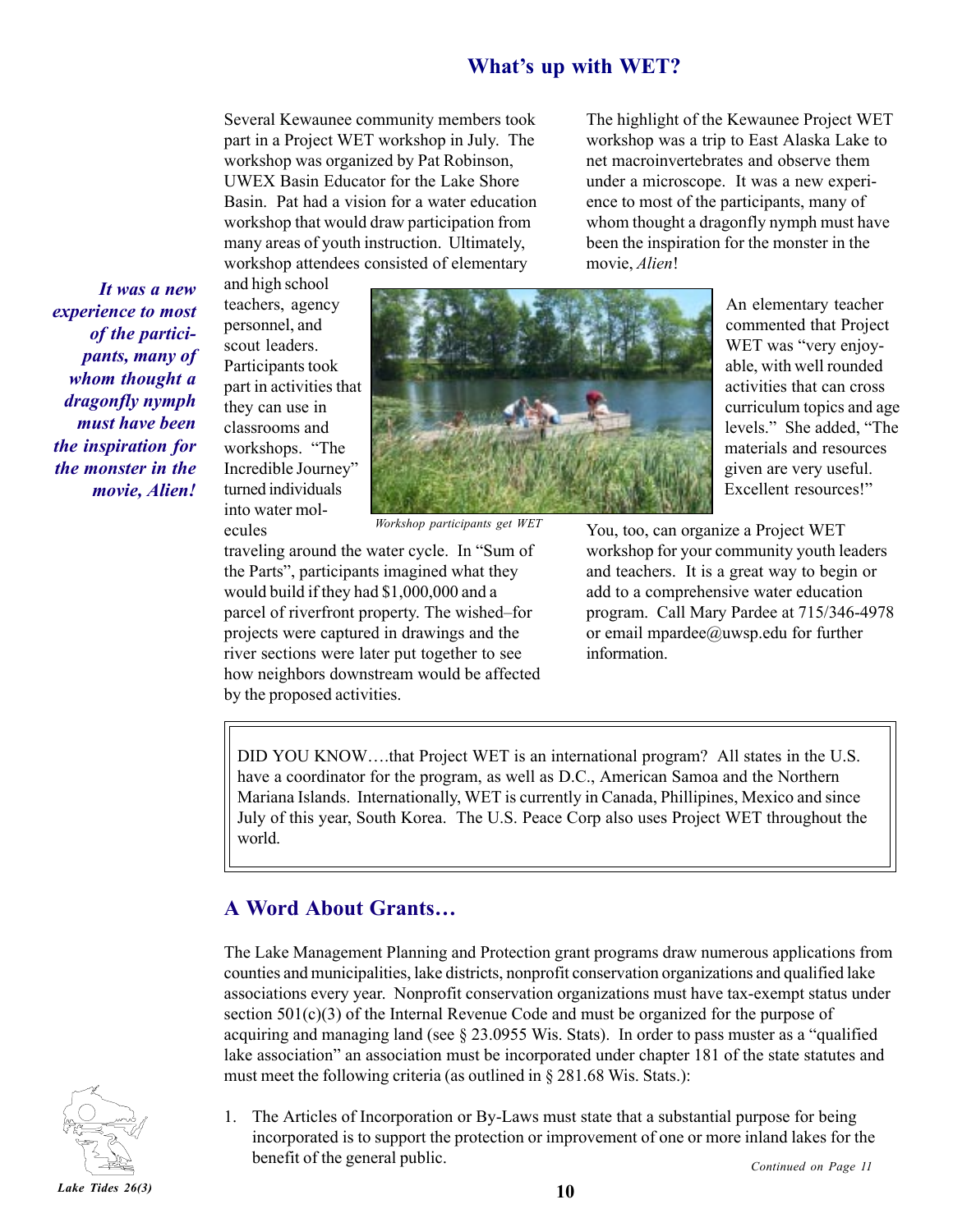- 2. Demonstrate that the substantial purpose of its past actions was to support the protection or improvement of one or more inland lakes for the benefit of the general public.
- 3. Allows any individual to be a member who resides on or within one mile of an inland lake for at least one month each year.
- 4. Does not limit or deny the right of any member or class of members to vote.
- 5. Has been in existence for at least one year.
- 6. Has at least 25 members.
- 7. Requires payment of an annual membership fee of not less than \$10.00 nor more than \$25.00.

If you have any doubts as to whether your organization meets these criteria, you can fill out and submit an organizational application (found in the DNR publication, Guidelines and Application, Lake Management Planning and Protection Grants) and submit it to the DNR office in your region.



#### **Speakers List for Shoreland Issues Available**

*Is your organization facing a current shoreland challenge?*

*This speakers list covers 20 issues ranging from the effects of shoreland development to methods for protecting water quality, to grant opportunities.*

*Knowledgeable people from across the state are listed for each issue, along with all of the information you will need to contact them to see if they are available to talk with your group.*

*The list is available through your county UW-Extension Community Natural Resources and Economic Development agent, basin educator or the Land Use Education Center at 715/ 346-3783.*





*Speakers List Available!*